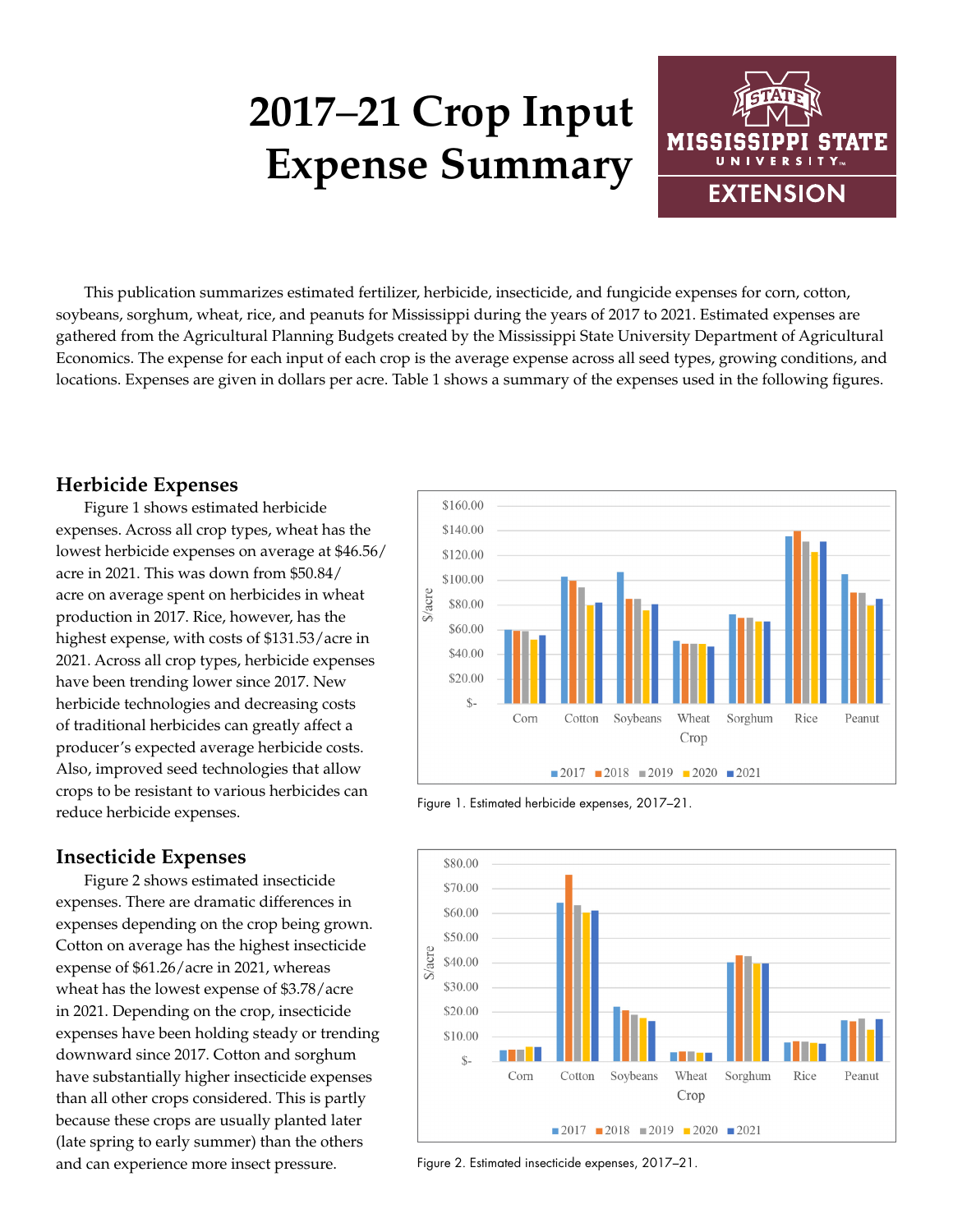### **Fungicide Expenses**

Figure 3 shows estimated fungicide expenses. Fungicide expenses can vary greatly depending on the crop. Corn and sorghum have no fungicide expenses, while peanuts are estimated to have the highest fungicide expense of \$100.14/acre in 2021. This is because wet and humid conditions in the Southeast make peanuts especially susceptible to a variety of fungal diseases.

#### **Fertilizer Expenses**

Figure 4 shows estimated fertilizer expenses. Unlike the other inputs considered in this publication, fertilizer expenses have been trending upward since 2017. Corn is estimated to have the highest fertilizer expense of \$155.17/ acre in 2021, followed by sorghum, rice, wheat, cotton, and soybeans. Peanuts are estimated to have no fertilizer expense. Peanuts and soybeans need little to no fertilzer since they are legumes, which "fix" nitrogen into soil using a process that involves soil-dwelling bacteria.

## **Conclusion**

This publication is intended to inform growers and others in the agricultural sector of the price trends of the major inputs involved in row crop production. As with all estimated expenses, individual expenses may vary considerably depending on the crop and production techniques practiced.



Figure 3. Estimated fungicide expenses, 2017–21.



Figure 4. Estimated fertilizer expenses, 2017–21.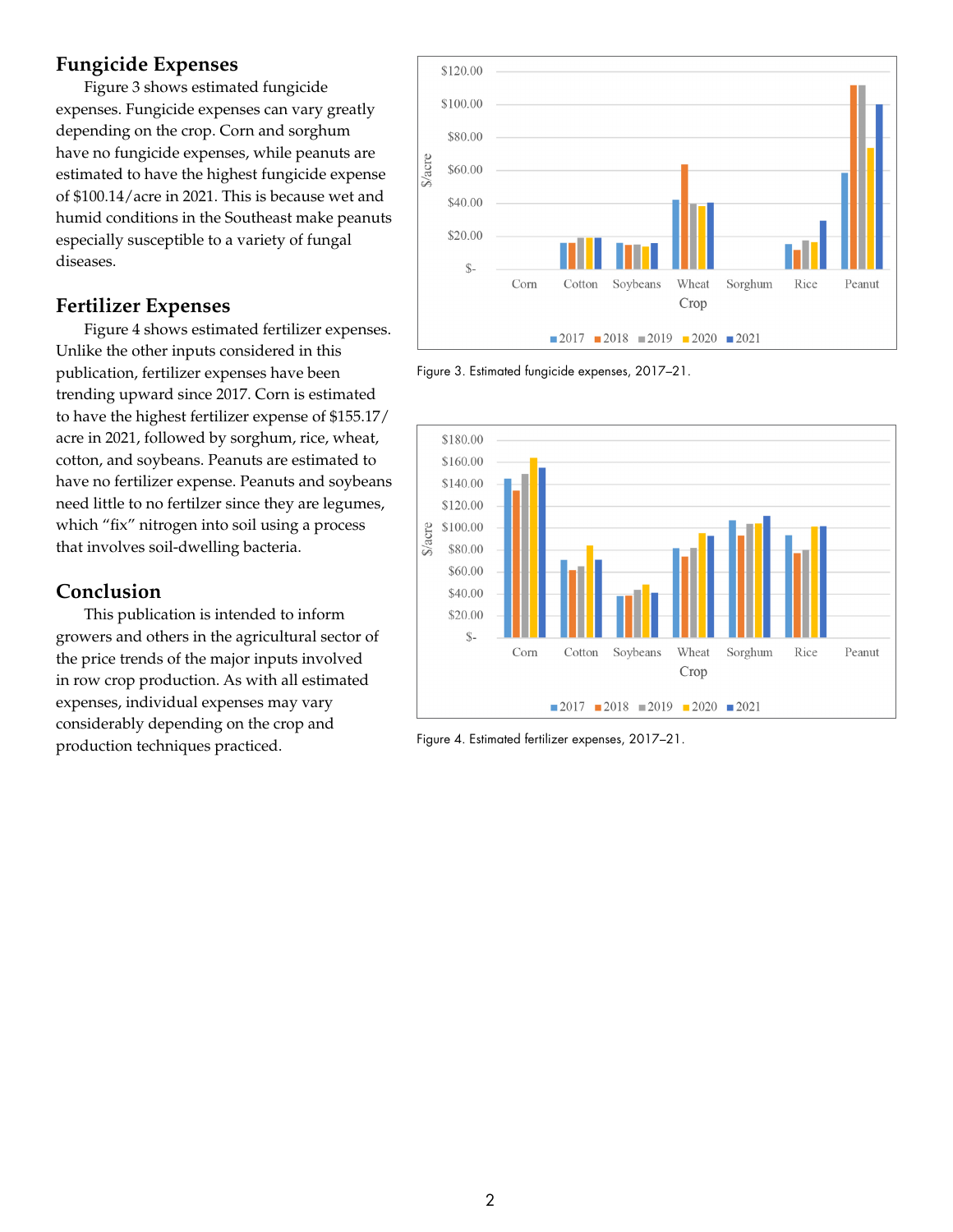#### **Table 1. Summary of variable expenses.**

| Herbicide Cost (\$/acre) |        |        |        |        |        |
|--------------------------|--------|--------|--------|--------|--------|
| Crop                     | 2017   | 2018   | 2019   | 2020   | 2021   |
| Corn                     | 60.22  | 59.46  | 58.95  | 51.97  | 55.58  |
| Cotton                   | 102.87 | 99.49  | 94.36  | 79.88  | 82.04  |
| Soybeans                 | 106.63 | 84.99  | 84.88  | 75.69  | 80.78  |
| Wheat                    | 50.84  | 48.73  | 48.89  | 48.60  | 46.56  |
| Sorghum                  | 72.45  | 69.68  | 70.05  | 66.83  | 66.70  |
| Rice                     | 135.64 | 139.82 | 131.42 | 123.01 | 131.53 |
| Peanuts                  | 104.97 | 90.14  | 89.85  | 79.36  | 84.79  |

| <b>Insecticide Cost (\$/acre)</b> |       |       |       |       |       |  |
|-----------------------------------|-------|-------|-------|-------|-------|--|
| Crop                              | 2017  | 2018  | 2019  | 2020  | 2021  |  |
| Corn                              | 4.54  | 4.83  | 4.87  | 6.05  | 5.88  |  |
| Cotton                            | 64.47 | 75.69 | 63.35 | 60.27 | 61.26 |  |
| Soybeans                          | 22.14 | 20.80 | 19.06 | 17.75 | 16.43 |  |
| Wheat                             | 43.87 | 4.11  | 4.11  | 3.72  | 3.78  |  |
| Sorghum                           | 40.23 | 42.99 | 42.75 | 39.72 | 39.84 |  |
| Rice                              | 7.74  | 8.22  | 8.01  | 7.71  | 7.29  |  |
| Peanuts                           | 16.83 | 16.32 | 17.40 | 12.96 | 17.15 |  |

| Fungicide Cost (\$/acre) |             |        |        |       |             |
|--------------------------|-------------|--------|--------|-------|-------------|
| Crop                     | 2017        | 2018   | 2019   | 2020  | 2021        |
| Corn                     | $\mathbf 0$ | 0      | 0      | 0     | $\mathbf 0$ |
| Cotton                   | 16.12       | 16.12  | 19.34  | 19.34 | 19.34       |
| Soybeans                 | 16.28       | 15.05  | 15.10  | 13.77 | 16.06       |
| Wheat                    | 42.30       | 63.69  | 39.74  | 38.41 | 40.74       |
| Sorghum                  | $\mathbf 0$ | 0      | 0      | 0     | $\mathbf 0$ |
| Rice                     | 15.32       | 11.87  | 17.51  | 16.69 | 29.60       |
| Peanuts                  | 58.61       | 111.75 | 111.71 | 73.72 | 100.14      |

| Fertilizer Cost (\$/acre) |        |             |         |        |        |  |
|---------------------------|--------|-------------|---------|--------|--------|--|
| Crop                      | 2017   | 2018        | 2019    | 2020   | 2021   |  |
| Corn                      | 145.03 | 134.36      | 149.72  | 163.93 | 155.17 |  |
| Cotton                    | 71.06  | 61.63       | 65.29   | 84.23  | 71.31  |  |
| Soybeans                  | 38.21  | 38.64       | 43.95   | 48.66  | 41.34  |  |
| Wheat                     | 81.79  | 74.13       | 82.19   | 95.44  | 93.11  |  |
| Sorghum                   | 107.05 | 93.52       | 103.72  | 104.26 | 111.04 |  |
| Rice                      | 93.66  | 77.07       | 80.22   | 101.59 | 101.96 |  |
| Peanuts                   | 0      | $\mathbf 0$ | $\circ$ | 0      | 0      |  |